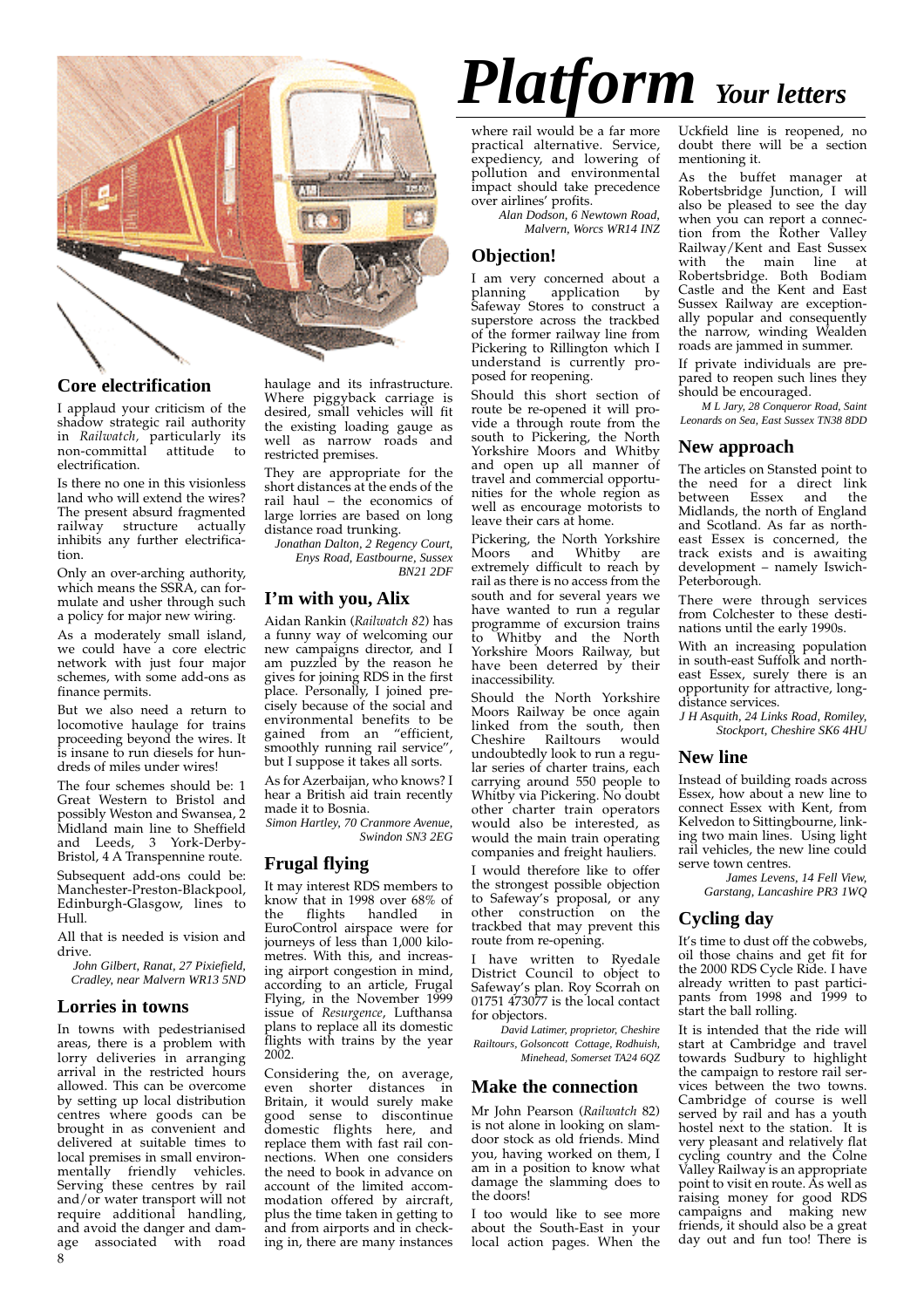

still a lot of planning to do for the ride, so few details as yet. Date is currently scheduled for early June. Anyone wanting to participate in the ride, or help with with planning or on the day, please contact me.

*Andy Hoines, 17 Sells Road, Ware, Herts, SG12 7LQ Phone: 01920 468796 (Home). 07939 031818 (Mobile). Email: ACH39310@ggr.co.uk*

#### **Interlocking**

Peter Moore's letter (*Railwatch* 82) raises unjustified fears about signal interlocking - or the lack of it. The primary purpose of interlocking is to ensure that two trains cannot be given clear signal indications on to conflicting routes; a secondary consideration is, wherever possible, to move points that are not involved in an active route to a position which minimises the consequences of a signal passed at danger.

What it can never do is guarantee a safe path for a train which passes a red signal. For example, at Ladbroke Grove, six tracks reduce to four, and that on which the ill-fated Turbo was travelling ends there. The points sent the Turbo to the left rather than right (also into a conficting route) because it allowed about 50 yards more after passing signal 109 for an emergency stop; irrelevant in the event because the Turbo did not do so until well past the signal.

The track design may be suspect; the visibility of signal 109 certainly so; but there was no criticism of the interlocking.

*Julian Hayward, 7 Heathmoors, Bracknell RG12 7NR*

*julian@ratbag.demon.co.uk*

# **Unfair fares**

Train operators who do not bother to collect fares properly should not be considered for a franchise extension, otherwise the honest passenger ends up subsidising the dishonest.

*Bill Collins, 8a Moorland Road, Mickleover, Derby DE3 5FX*

# **ScotRail catering**

Perhaps you might be more successful in eliciting a reply from ScotRail regarding the abysmal standard of catering on the sleeper services. The service is otherwise very good and I am a frequent traveller on this service; many friends have been converted from car/air to this delightful journey. However, I have written and e-mailed ScotRail a number of times with regard to the lounge car service. In the most recent issue of *High Speed Train and Sleeper Services,* it clearly states that "a full dinner

menu is available" which is clearly not true. It would take such a small effort to supply the needs of customers, if not a full dinner menu, at least an attractive meal service with a plentiful supply of drinks, etc. The lounge carries just one full bottle of wine - can you believe it !

*Alan Young, 116 Barton Road Cambridge CB3 9LH* 

#### **Unique CD on offer**

In June 1998, possibly the first ever theatrical revue on a train was performed on the 2015 Huddersfield-Penistone service train. It was run in aid of the Penistone Line Partnership who are helping to promote services over the line, in conjunction with Northern Spirit, the operators of the route and co-sponsors of the performances.

The shows were a great success and gained valuable publicity both locally and nationally, being performed on four consecutive evenings by professional artistes.

The music (all of it original material) was composed by myself, a lifelong railway enthusiast and supporter. Many of the lyrics have topical references for example to privatisation (and the aftermath), John Prescott, and Railtrack.

Now at long last, a CD of the songs has been produced with members of the original cast, together with (on one track) supporters of the Penistone group performing.

The design of the CD incorporates a Northern Spirit Class 142 unit, and this must be the first occasion these units have been spotlighted on a record cover.

It is my intention now to launch similar shows and recordings on rural lines to promote them to the local community.

*Henry Lewis,33 Regent's Park Rd, London NW7 TL Tel: 0171 485 5431 Fax: 0171 428 0955 henrylewis@easynet.co.uk*

# **Tickets on board**

It is impossible for even an honest traveller to buy a ticket at Amberley station in West Sussex because there is neither a ticket office nor machine. The Portis ticket bought on the train is not accepted on London buses or on the Tube. Perhaps the answer is to have card-issuing ticket machines on the train.

I have seen machines of the same make used in England

Letters should be sent to: The Editor, *Railwatch*, 4 Christchurch Square, London E9 7HU email: railwatch@beeb.net

inside the trams of East Berlin, offering a full range of tickets.

At Worthing, the ticket machine does issue London Travelcards but not the recently introduced equivalents valid on buses in Brighton, Oxford and several other towns. What hope for the ordinary traveller?

*Edgar Locke, 3 Langton Court, Langton Road, Worthing, Sussex BN14 7BZ*

#### **Wooden wheel**

May I suggest RDS sets up an annual wooden wheel award for the council which has done least for rail. I would nominate Vale of the White Horse Council and Wiltshire County Council. *Lyndon Elias, 10 Sandringham Road, Didcot OX11 8TP*

#### **Christmas gloom**

Most years I travel from Lincolnshire to spend Christmas with my family in Somerset. The outward journey went fairly well but the return was a shambles.

I have always been pro-rail but having suffered serious delays, unplanned extra expenditure on taxis and food, as well as numerous other frustrations and inconveniences during five out of six of my Christmas period journeys.

I wonder how many other people have been put off rail travel by the dismal levels of service over the Christmas and New Year period.

*Paul Holley, 22 Tennyson Close, Caistor, Lincolnshire LN7 6NZ*

**Editor's note: Every year the rail companies let down customers who rely on them at this time. By contrast, in Germany, trains ran normally, even on Christmas Day.**

#### **Slow trains**

Trains should be comfortable rather than fast. When I go on a railway journey, I like to enjoy seeing the fields, trees and rivers which you can't on a bus or coach as you are going through towns most of the time. *W Kitchener, 15 Hipley Close, Holme*

*Hall, Chesterfield, Derbyshire S40 4LH*

#### **Answer back**

It seems the powerful roads lobby has forced John Prescott to back down on much-needed measures to reduce traffic.

People need reminding that: 1 Motoring does enormous harm to the environment and social fabric. 2 Increasing cancer rates at least beg the question: Are cars to blame? 3 Cars cannot provide access to many towns and cities. There is no room to park them. 4 90% of London commuters rely on rail. *Tim Mickleburgh, 33 Littlefield Lane,*

*Lincolnshire DN32 2AZ*

#### **Wales rover**

The North and Mid Wales seven-day rover ticket allowed me to leave Shrewsbury, go to<br>Aberystwyth, Barmouth, Aberystwyth, Dolgellau, Portmadoc, Blaenau Ffestiniog, Conwy Valley line to Llandudno, Caernarvon, Welsh Highland and Shrewsbury via the north coast, stopping for a few hours in Chester.

Great scenery and value for money but so poorly advertised by the rail companies.

*Trevor Wignall, 27 Windward Close, Littlehampton, West Sussex BN17 6QX*

### **Plea to Blair**

As a Labour Party supporter, I have recently written to Tony Blair urging him consider the railways as a social service. I urged him to use the present Transport Bill as a means to change things.

As the present franchises come to an end, they should not be renewed.

I also called for urgent action on: 1 The tramway linking Fareham, Hants, with Gosport which appears to be held up by red tape. 2 The need for a new railway halt at East Oakley on the Basingstoke-Southampton line. 3 A link with the private<br>railway between Bishops hetween Lydeard and Taunton. 4 A similar link for the Dart Valley Railway so its trains could run into Totnes station on the Great Western. 5 Speedy doubling of the tracks between Alton and Farnham which Railtrack is delaying. 6 Reinstating two drivers in the cabs of long-distance trains. 7 Re-staffing of every rail station throughout every day.

*R Maitland Earl, Little Orchard, Bentworth, Alton, Hampshire GU34 5RB*

#### **Crazy cards**

We have a crazy situation here in Exeter whereby a Network Card is valid Exeter-Waterloo but not Exeter-Paddington.

No one wants to use the Waterloo route because it takes a year and a day and it's not necessarily the most convenient. Can anyone explain why this crazy situation exists at all and what can be done to get it changed?

*Donna Sharp, Saffron House, 2 South Avenue, Exeter EX! 2DZ donna.sharp@which.net*